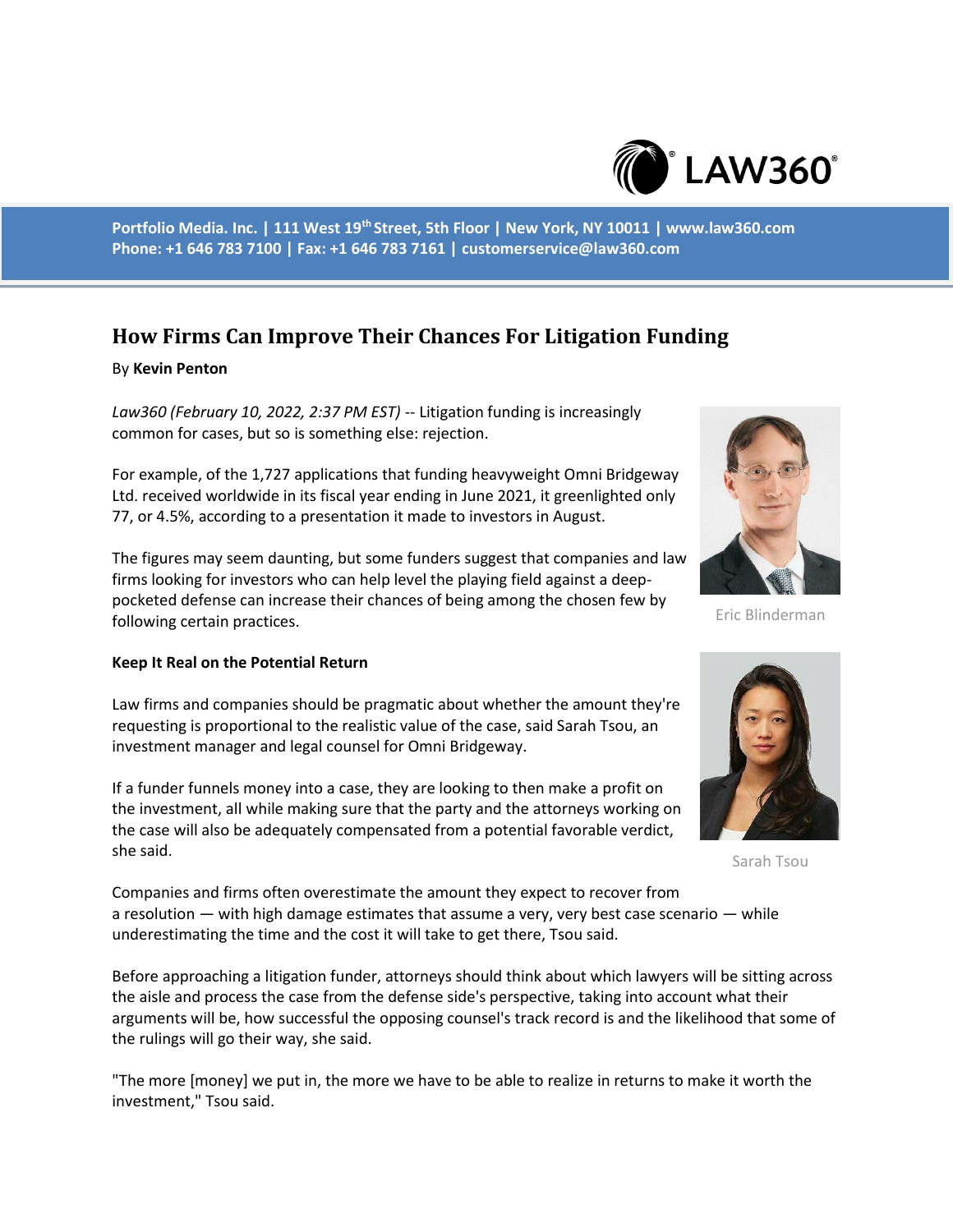# **Know When To Approach a Funder**

Goldilocks may have had her flaws, but she was consistent in searching for her sweet spot, whether it be in porridge, chairs or beds.

Similarly, law firms or companies seeking for an outside entity to fund their litigation costs should aim to neither show up too early in the process nor too late, experts said.

Omni Bridgeway will fund litigation at just about any step in the process, including post-trial, and it tends to greenlight funding more for cases that are past the embryonic stage, Tsou said.

"The more developed a particular case is, the more likely it is that we will be able to fund it, on terms that are attractive to everybody," Tsou said, "because some of the risks of an earlier case have been overcome by then, making the investment relatively less risky."

Therium Capital Management generally won't move on matters where attorneys are kicking around an idea and are looking for someone else to validate them so they can proceed, according to Eric H. Blinderman, its U.S. CEO. A sweet spot for him may be after a complaint has been filed, and the matter may have survived a motion to dismiss, but before the litigation is approaching the trial stage.

"Trial is inherently binary: You're either going to win or lose," Blinderman said. "You're putting yourself in the hands of, in large part, a jury of lay people."

### **Make a Realistic, Detailed Pitch**

Whether it's that opposing counsel have won nine out of their last 10 trials or that your side's lead attorney has a couple of recent L's at trial, those making the pitch should be upfront not only with the potential strengths of their case but also with its potential weaknesses, Blinderman said.

While Therium will conduct its own research into a matter, the company appreciates it when attorneys are as detailed with what can go wrong with a case as with what can go right, as the approach demonstrates that the attorneys involved are thinking about the fight ahead and already looking at Therium as a potential partner, he said.

Culling and sorting what is sure to be piles upon piles of relevant data into digestible and organized files will also help litigation funders work faster, an important element for clients seeking a resolution to a dispute and to investors seeking a return in a realistic amount of time.

"By and large, we're going to find what the good, the bad and the ugly is," Blinderman said. "Focusing on only the good isn't necessarily going to establish credibility at the onset."

# **If at First You Don't Succeed ...**

While the low approval rate can seem daunting, law firms and companies should not be dissuaded from approaching litigation funders if they believe the approach could be a good fit for a case, Tsou said.

Getting on the radar of litigation funders early on in a case could be a good tactic, even if the initial answer is "no," as attorneys could gain valuable insights on the process, she said. They also could come back later in the same litigation and get a favorable answer.